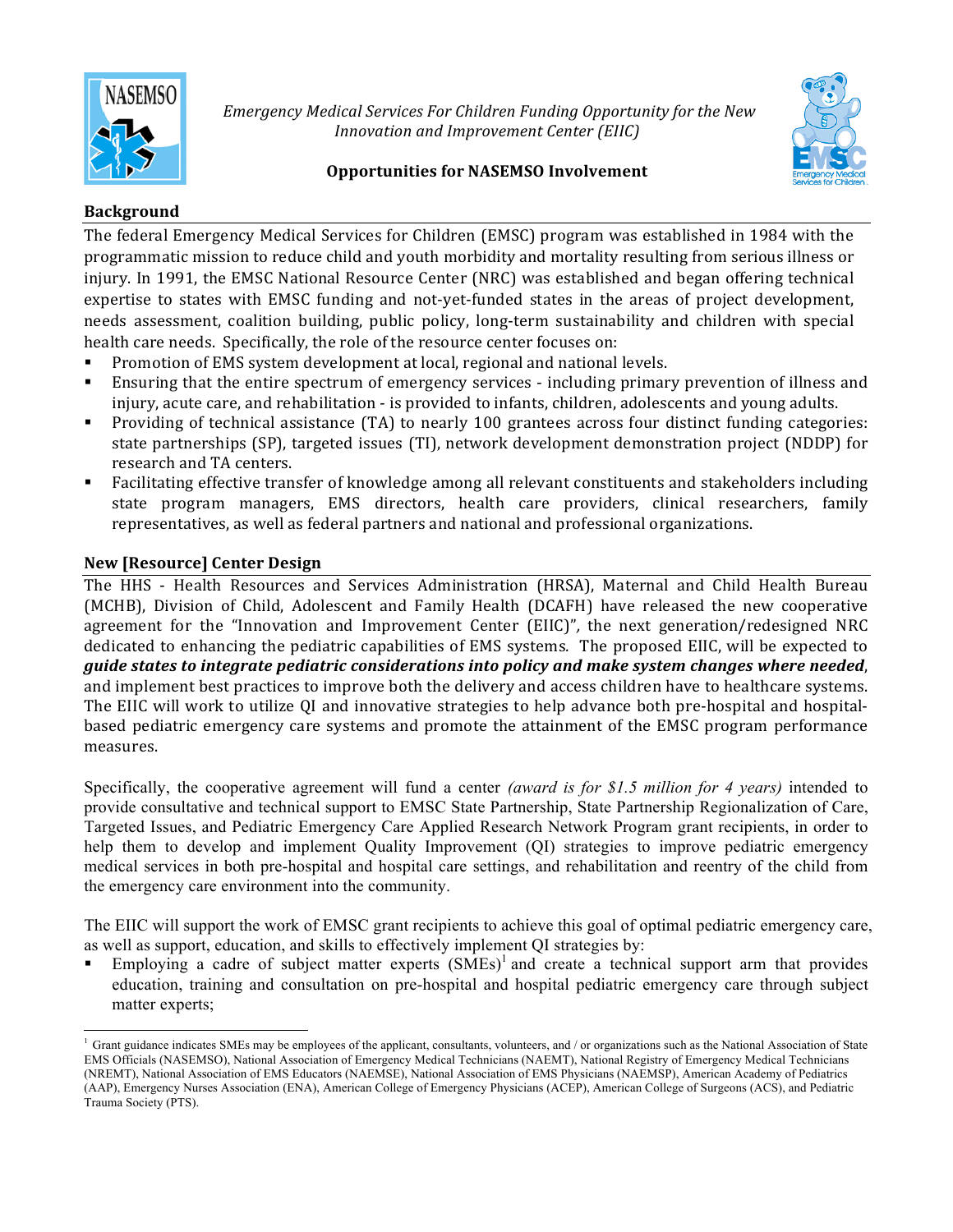- Facilitating cross-state collaboration, peer learning and data sharing. The approach should use current performance measure data to identify areas for improvement, and develop interim QI measures in this process that ultimately lead to the performance measures;
- Identifying evidence-based, evidence-informed, and innovative strategies and tools to improve pediatric emergency medical services;
- § Educating the EMSC community regarding evidence-based, evidence-informed, and innovative strategies and tools; and
- Helping recipients to achieve the national EMSC performance measures and improve pediatric readiness in both pre-hospital and hospital systems.
- § Advancing the National EMSC Performance Measures through the development and implementation of QI collaboratives. Collaboratives will focus on strategies that facilitate and improve *state implementation* of performance measures and outcomes;
- Working closely with the EMSC Data Center to facilitate the collection, synthesis and use of performance measure data.

The program includes a number of performance objectives, a.k.a. *SMART* (specific, measurable, achievable, relevant and time measurable) objectives for the four-year award:

- By 2017, at least 90% of the EMSC State Partnership recipients will be prepared for the pre-hospital baseline assessment of the new EMSC performance measures;
- By 2019, 20 states will have adopted and or engaged in at least one QI strategy/ process;
- § By 2019, at least 30% of hospitals will show an increase in their Pediatric Readiness score by 10%.

### **Opportunities for NASEMSO Involvement**

EMSC by nature, has been focused on, and engaged in the development of state EMS systems, and the improvement and continued focus on optimal pediatric care. Since our inception, NASEMSO has played a key role in advising, directing and supporting the EMSC program in the efforts through programmatic support, topic expertise, and most importantly supporting the work of state EMSC program managers within state programs.

The release of a renewed/revised Resource Center solicitation provides an opportunity for NASEMSO to expand its current role in the larger EMSC program. However, eligible applicants for this opportunity are limited to "state governments and accredited schools of medicine." As such, NASEMSO originally engaged Carolinas Medical Center in the hopes of a coordinated partnership that would result in an active role for NASEMSO if successfully awarded. NASEMSO was then contacted by Texas Children's Hospital/Baylor College of Medicine inquiring if NASEMSO would like to partner with their team in their planned submission. Below is a description of the projects and summary of conversations with the potential partners. An assessment of the options is provided to assist the Board in making a determination of who to work exclusively with.

### **Carolinas Health System** *(Dr. Randy Cordle)*

NASEMSO leadership had hand selected Carolinas Healthcare as a possible collaborator for the EIIC opportunity. Carolinas Health System houses the Center for Pre-hospital Medicine, a education and research center that works with the region and nation to train pre-hospital providers, EMS fellows and agencies. The system houses a Level I adult and pediatric trauma center (Carolinas Medical Center / Hemby Pediatric Trauma Institute). Dr. Cordle and his team have previously worked with the EMSC program and integrating pediatric emergency care within all of their training and research activities.

*NASEMSO Role/Assessment:*  Partnership with Carolinas Health System would afford NASEMSO the opportunity to dictate the scope of the EMSC EIIC submission. While Carolinas would be the primary recipient, through the agreement, NASEMSO would be responsible for selecting all program SMEs and